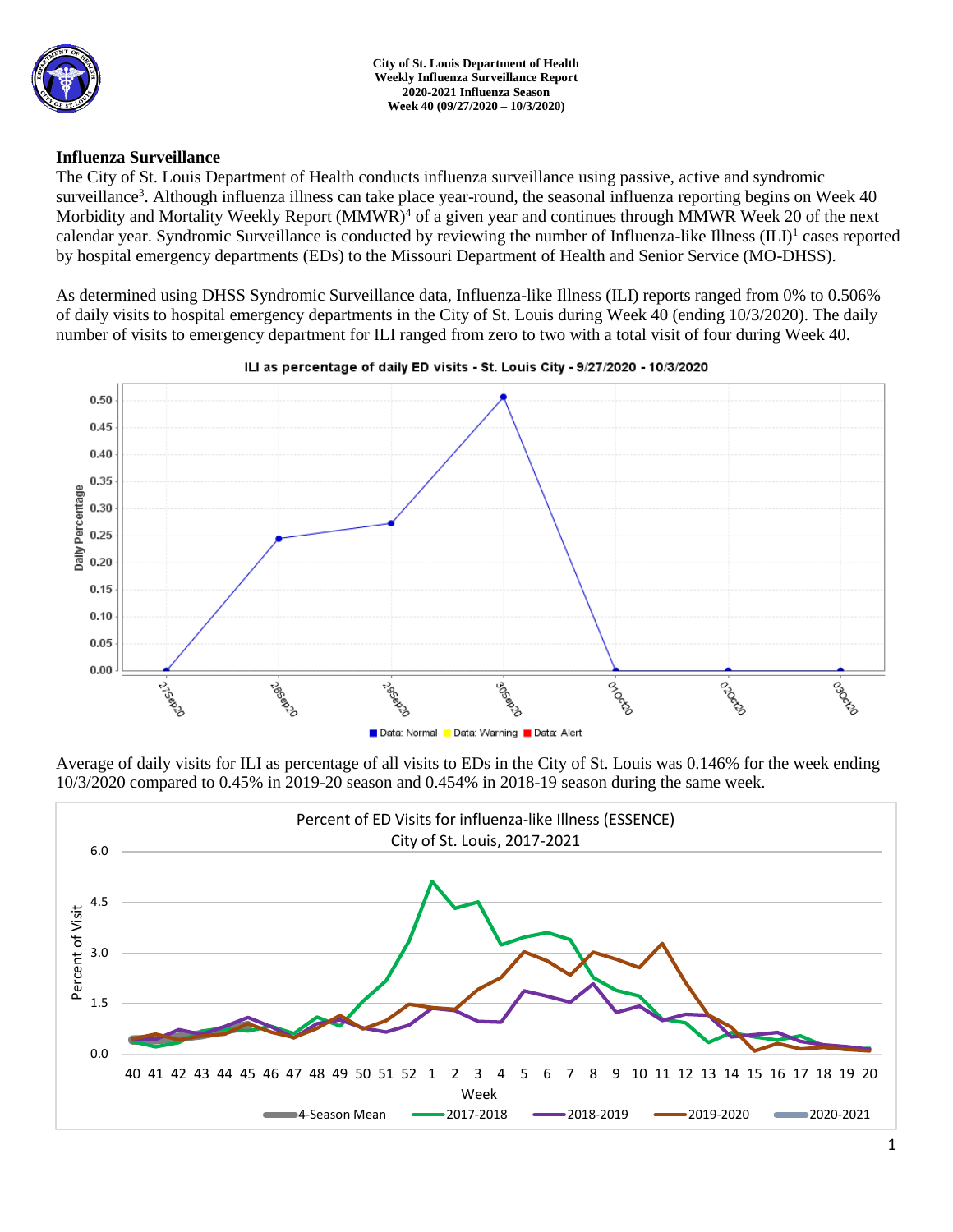

Passive Surveillance is conducted through reporting of confirmed influenza cases<sup>2</sup> from various surveillance sites like hospitals, offices of healthcare providers, and laboratories. As of the current influenza season, for the week ending 10/3/2020, there have been no case of Influenza A and 1 case of Influenza B with a total of 1 influenza cases from the city of St. Louis. Influenza B accounted for 100% of total influenza cases. The data of the latest weeks is provisional and is subject to change in the following weeks.

|  | Table 1: Number of Laboratory Positive Influenza Cases by Influenza Type |
|--|--------------------------------------------------------------------------|
|--|--------------------------------------------------------------------------|

| Influenza Type              | Week 40<br>$(09/27/2020-10/3/2020)$ | 2020-2021*<br>Season-to-Date | Percentage |
|-----------------------------|-------------------------------------|------------------------------|------------|
| Influenza A                 | 0                                   | O                            | 0%         |
| Influenza B                 |                                     |                              | 100%       |
| Influenza unknown / Untyped | 0                                   | 0                            | 0%         |
| <b>Total</b>                |                                     |                              | 100%       |

# **Table 2: Number of Laboratory Confirmed Influenza Cases by Age Group**

| <b>Age Group</b> | 2020-2021*<br>Week 40<br>$(09/27/2020-10/3/2020)$<br>Season-to-Date |   | Percentage |
|------------------|---------------------------------------------------------------------|---|------------|
| 0 to 4 years     | 0                                                                   |   | 0%         |
| 5 to 14 years    | 0                                                                   | 0 | 0%         |
| 15 to 24 years   | 0                                                                   | 0 | 0%         |
| 25 to 49 years   |                                                                     |   | 100%       |
| 50 to 64 years   | 0                                                                   | 0 | 0%         |
| 65+ years        | 0<br>0                                                              |   | 0%         |
| <b>Total</b>     |                                                                     |   | 100%       |

## **Table 3: Number of Laboratory Confirmed Influenza Cases by Age Group and Type** For Cases Reported between 09/27/2020 and 10/3/2020

| <b>Age Group</b> | <b>Type A</b> |     | <b>Type B</b> |       | <b>Unknown Type</b> |   | <b>Total</b> |       |
|------------------|---------------|-----|---------------|-------|---------------------|---|--------------|-------|
|                  | n             | %   | n             | %     | n.                  | % | n            | %     |
| 0 to 4 years     |               | 0.0 | 0             | 0.0   |                     |   |              | 0.0   |
| 5 to 14 years    |               | 0.0 |               | 0.0   |                     |   |              | 0.0   |
| 15 to 24 years   | 0             | 0.0 |               | 0.0   |                     |   |              | 0.0   |
| 25 to 49 years   | 0             | 0.0 |               | 100.0 | 0                   |   |              | 100.0 |
| 50 to 64 years   | 0             | 0.0 | 0             | 0.0   |                     |   |              | 0.0   |
| 65+ years        |               | 0.0 |               | 0.0   |                     |   |              | 0.0   |
| <b>Total</b>     |               |     |               |       |                     |   |              |       |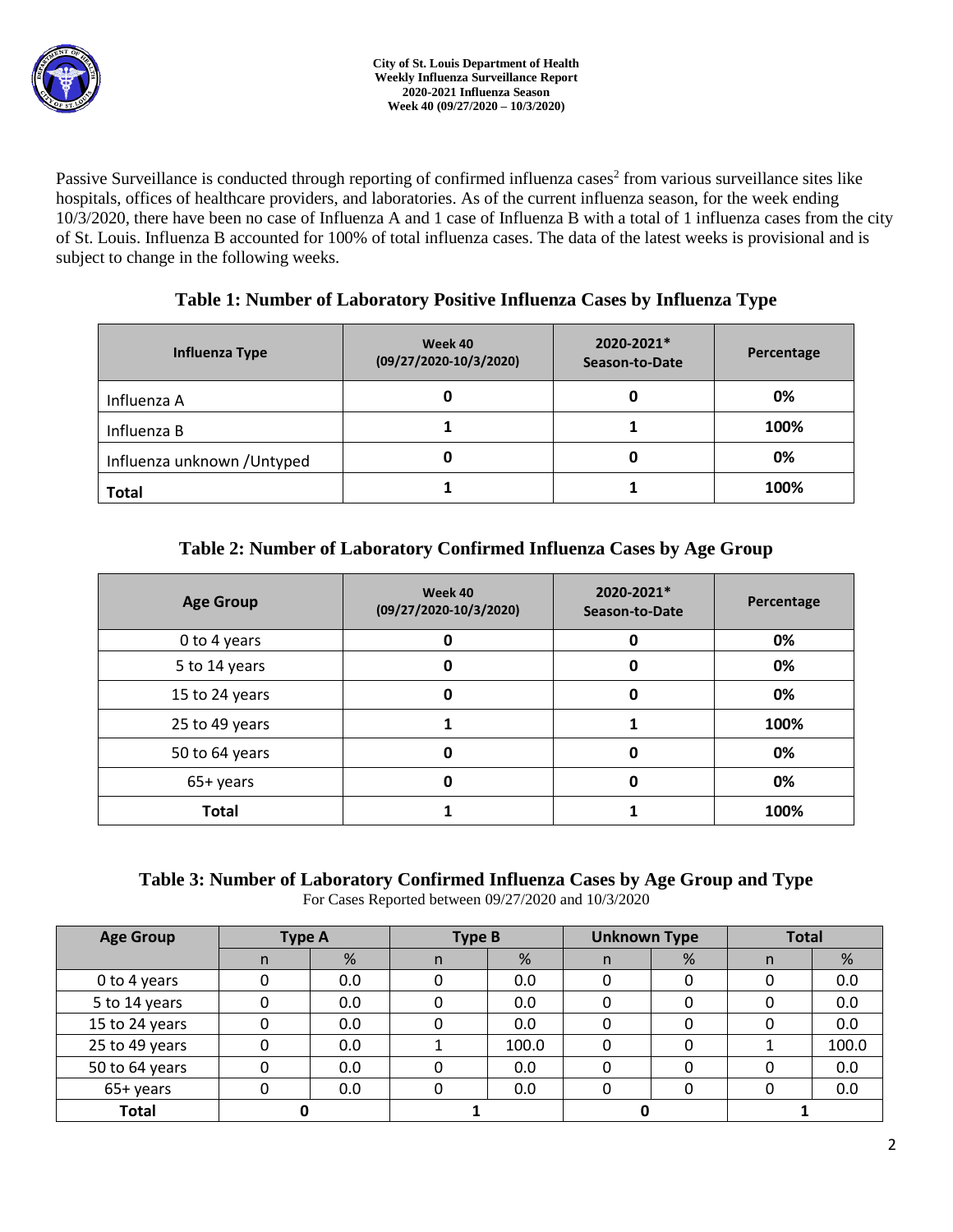

# **Table 4: Total Number of Laboratory Confirmed Influenza Cases Through Previous 4 Seasons**

| <b>Previous</b><br><b>Seasons</b> | 2016-2017 | 2017-2018 | 2018-2019 | 2019-2020 | 2020-2021 | 4-Season<br><b>Mean</b> | 4-Season<br><b>Median</b> |
|-----------------------------------|-----------|-----------|-----------|-----------|-----------|-------------------------|---------------------------|
| Week 40                           |           |           |           |           |           |                         |                           |



# **City of St. Louis Influenza Outbreaks:**

During the week ending 10/3/2020, there have been no outbreaks of influenza reported to the City of St. Louis Department of Health.